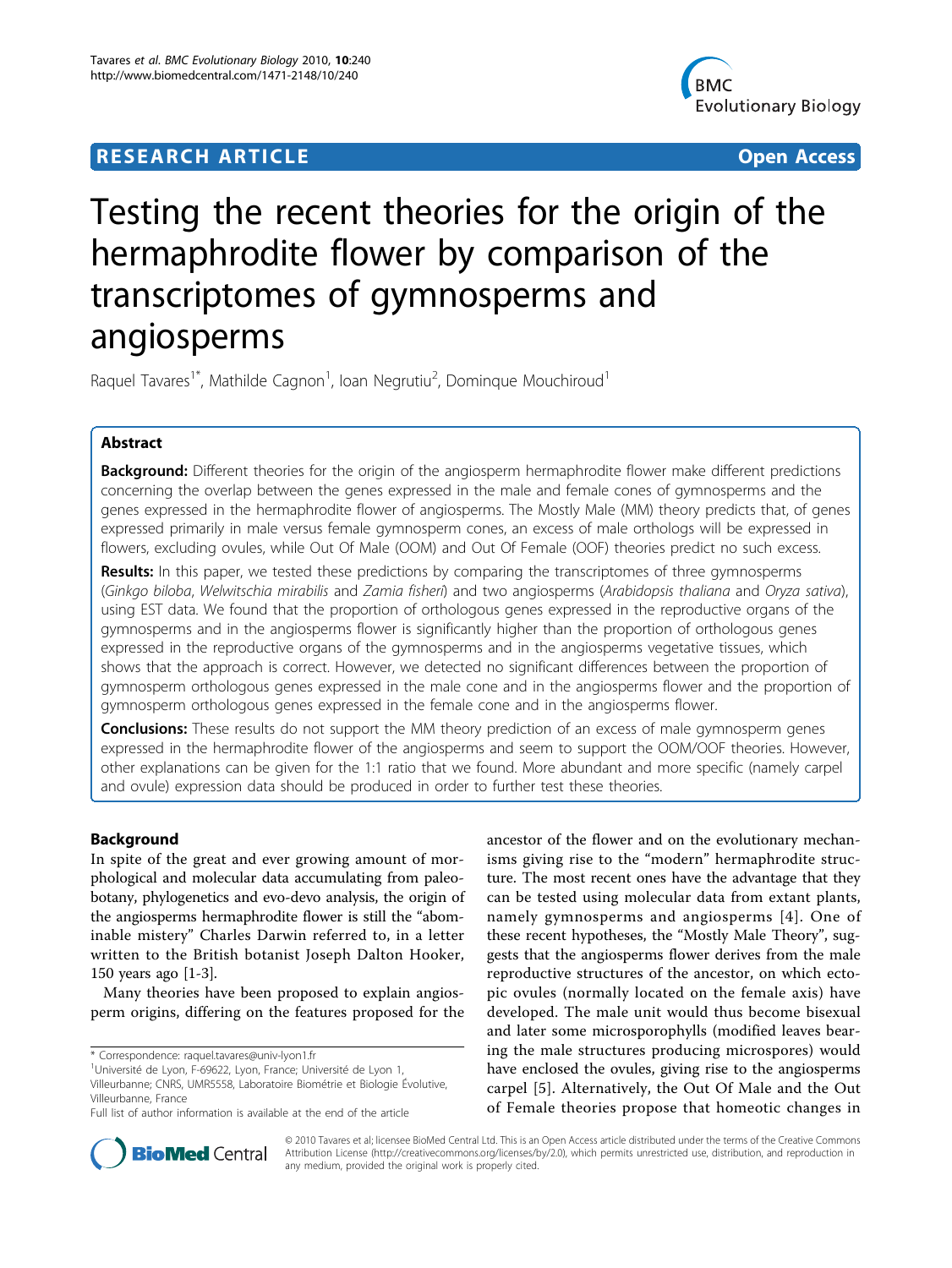gene expression would have given rise to a perianth-less flower-like structure (a flower where the reproductive structures are not protected, for instance by petals or sepals) with male reproductive units in the basal region and female reproductive units in the apical region [[6,4\]](#page-5-0).

These theories make different predictions concerning the overlap between the genes expressed in the male and female cones of gymnosperms and the genes expressed in the hermaphrodite flower of angiosperms. Since it states that the ancestral flower derived from a mainly male axis (on which only the ovules would be female) the Mostly Male (MM) Theory predicts an excess of orthologs of gymnosperm male genes expressed in the angiosperms flower. In other words, of the genes expressed in the hermaphrodite flower, "more should have close homologs (or orthologs, if gene trees are sufficiently resolved to demonstrate orthology) active in male gymnosperm reproductive structures rather than in female structures » [[5\]](#page-5-0). On the other hand, proposing a "mixed" structure, half male half female, as the flower ancestor, the Out Of Male (OOM) and the Out Of Female (OOF) theories predict no excess of gymnosperm male (or female) cone genes expressed in the angiosperm flower [[7\]](#page-5-0).

The Floral Genome Project [[8\]](#page-5-0) has generated abundant sequence collections of several gymnosperm and angiosperm species. Large EST datasets, capturing thousands of sequences of genes expressed during flower development in each species, have been accumulated.

Using both data from the FGP and from the Arabidopsis [\[9](#page-6-0)] and rice genome projects [[10](#page-6-0),[11](#page-6-0)], we tested these predictions by comparing the transcriptomes of three gymnosperms (Ginkgo biloba, Welwitschia mirabilis and Zamia fisheri) and two angiosperms (Arabidopsis thaliana and Oryza sativa). We chose Arabidopsis and rice for the abundance of EST data and because their complete genome is sequenced, which ensures that the "right" angiosperm ortholog is found for each gymnosperm gene. We used all gymnosperm species for which we had enough EST data from male and female cones' libraries. This is unfortunately not the case for Pinus taeda, from which not such libraries exist, despite the total of more than 300 000 EST sequences available from this species.

# Methods

# Coding sequences data

cDNA and peptide sequences of the angiosperms were retrieved from the Rice Genome Annotation Project <http://rice.plantbiology.msu.edu/> release 5-Jan 2007-66 710 sequences) [[10](#page-6-0),[11](#page-6-0)] and from The Arabidopsis Information Resource (TAIR)<http://www.arabidopsis.org/> TAIR8 release - April 2008-38 963 sequences) [[9\]](#page-6-0). Unigene sequences of the gymnosperms were retrieved from The Floral Genome Project<http://fgp.bio.psu.edu/> Welwitschia mirabilis: 6 214 unigenes and Zamia fischeri: 9 967 unigenes) [[8](#page-5-0)] and the New York Plant Genomics Consortium<http://nypgenomics.org/>Ginkgo biloba: 3 820 unigenes made by Brenner and collaborators [[12\]](#page-6-0)).

#### Expression data

We used total of 1 526 133 EST from Arabidopsis thaliana, 1 220 876 EST from Oryza sativa, 10 129 EST from Welwitschia mirabilis, 8 252 EST from Zamia fischeri and 6 250 EST from Ginkgo biloba (dbEST release 080108 GenBank, NCBI). EST libraries obtained from mRNA extractions of the same organs, types of libraries, developmental stages and physiological conditions (called here expression categories) were grouped, according to the annotations provided by the NCBI (library.report). We generated complete expression data for the 66 710 rice cDNA and for the 38 963 Arabidopsis cDNA, using all the ESTs from a total of 317 rice libraries (grouped in 51 expression categories) and 181 Arabidopsis libraries (39 expression categories). In order to perform our tests, we then selected the expression data from flowers and inflorescences (angiosperms), male and female (early developmental stages) cones (gymnosperms) and vegetative tissues (leaves and pools of vegetative organs). Table [1](#page-2-0) summarizes the information of the EST numbers and libraries used in these comparisons.

Expression data within each species was obtained by linking the EST to the cDNA (or unigenes) of the species. This was made by blastn between the cDNA (unigenes) sequences (query) and the EST sequences (bank). A threshold alignment score of E-10 was used to filter the results, and only the alignments of at least 100 bp and with a minimum of 95% of identity between the sequences were retained. Multiple hits of the same EST to one cDNA sequence were discarded (only the best was retained) and whenever the same EST aligned with different cDNA, we kept only the hits having a score of at least 90% of the score of the best hit. One "good" hit (respecting the criteria described above) with an EST was sufficient for a gene to be considered expressed in the organ corresponding to the EST library. No quantitative analysis of the expression level was performed, only the presence/absence of each gene in the different EST libraries was considered.

# **Orthology**

The orthology between the angiosperm and gymnosperm genes was established by the best reciprocal hit method. This means that a blast is performed between the two species genes using each species both as the query and as the subject for the alignments. The best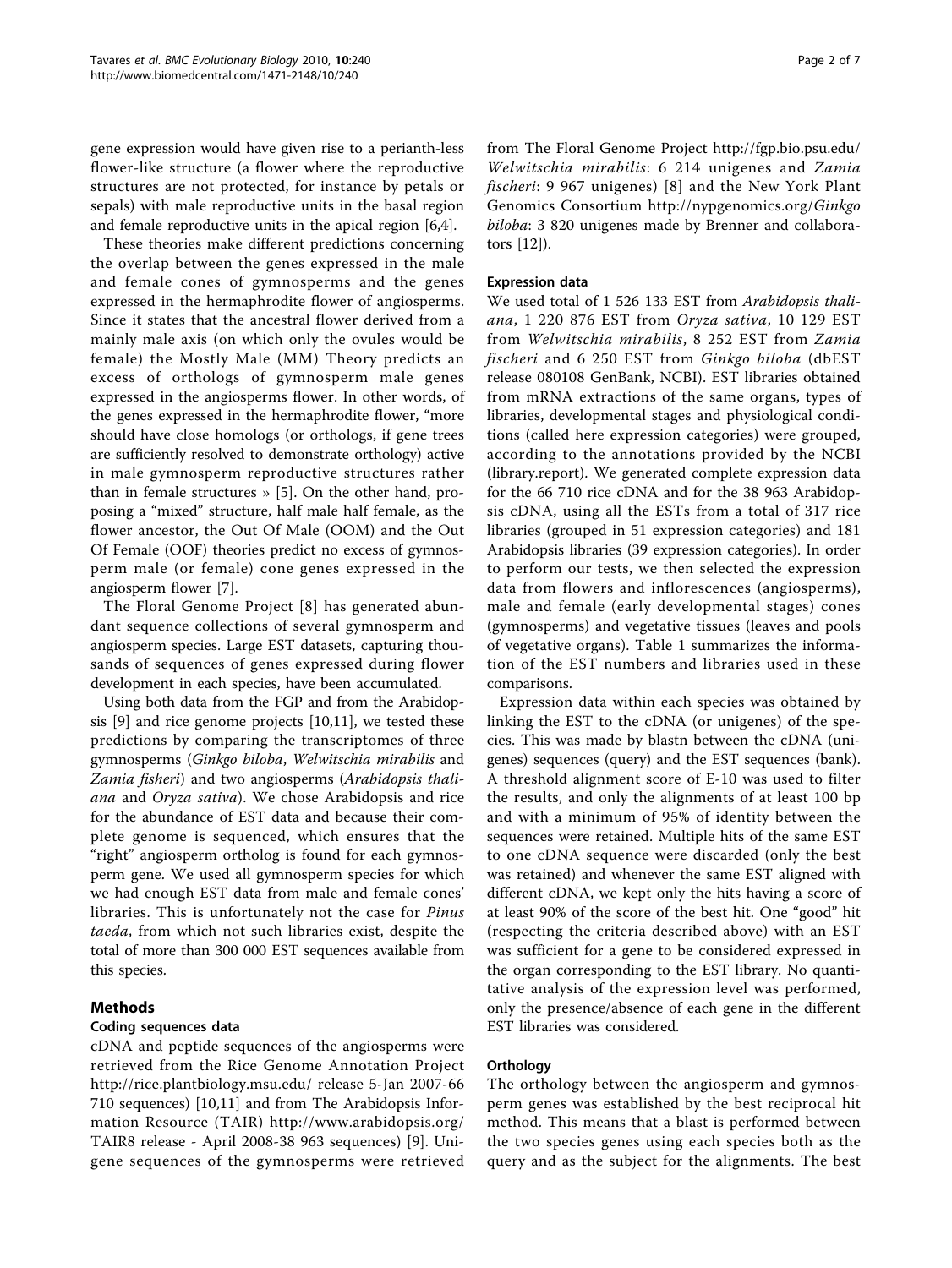| EST data                 |                 |                           |                 |                         |          |
|--------------------------|-----------------|---------------------------|-----------------|-------------------------|----------|
| Arabidopsis              |                 | Rice                      |                 |                         |          |
| <b>ORGANS</b>            | <b>EST nber</b> | <b>ORGANS</b>             | EST nber        |                         |          |
| flower (4 lib)           | 8551            | $fl+pan$ (44 lib)         | 256423          |                         |          |
| flower+infl $(8$ lib)    | 9927            | leaf(20 lib)              | 105113          |                         |          |
| leaf+rosette (8 lib)     | 2913            | veg pool (2 lib)          | 30398           |                         |          |
| veg pool (2 lib)         | 2501            |                           |                 |                         |          |
| TOTAL EST nber           | 23892           | TOTAL EST nber            | 391934          |                         |          |
| Ginkgo                   |                 | Welwitschia               |                 | Zamia                   |          |
| <b>ORGANS</b>            | EST nber        | <b>ORGANS</b>             | <b>EST nber</b> | <b>ORGANS</b>           | EST nber |
| female cone<br>$(1$ lib) | 2117            | female strob<br>$(1$ lib) | 5283            | megasp+ovu<br>$(1$ lib) | 3711     |
| male cone (1 lib)        | 2047            | microsp (2 lib)           | 4846            | microsp (1 lib)         | 4541     |
| female leaf (1 lib)      | 1061            |                           |                 |                         |          |
| male leaf (1 lib)        | 1025            |                           |                 |                         |          |
| TOTAL EST nber           | 6250            | TOTAL EST nber            | 10129           | TOTAL EST nber          | 8252     |

<span id="page-2-0"></span>Table 1 Number of ESTs per library used in the reproductive/vegetative and male/female comparisons

nber: number; lib: library(ies); infl: inflorescence; veg: vegetative; fl: flower; pan: panicle; strob: strobili; megasp: megasporophyll; microsp: microsporopyll; ovu: ovule.

hit for each query sequence is retained, the results of the two (reciprocal) blast are compared, and only the pairs of sequences corresponding to a best hit in both blast are retained as pairs of orthologs.

Blast was performed between the peptide sequences mentioned above for Arabidopsis and rice and either peptide (Ginkgo biloba) or nucleotide (all three gymnosperms) sequences of the gymnosperms. The peptide sequences of *G.biloba* were obtained applying a polypeptide prediction pipeline, prot4EST [[13](#page-6-0)] to the unigene sequences. For this species, orthology with Arabidopsis and rice was established by reciprocal best hit using both blastp between the peptide sequences of the two species or blastx and tblastn between the peptide sequences of Arabidopsis and rice and the nucleotide sequences of *G.biloba*. As the results were very similar, orthologs between the other two gymnosperms and Arabidopsis and rice were determined by reciprocal best hit using blastx and tblastn between the peptide sequences of Arabidopsis and rice and the nucleotide sequences of the gymnosperms  $(i.e.$  no peptide sequence predictions were used for the gymnosperms). All blast results were filtered with an E-10 threshold for the alignment score.

#### Biological tests

The test of the gene expression predictions of the theories for the origin of the hermaphrodite flower was done by comparing the number of genes expressed both in the male cone of the gymnosperms and in the angiosperm flower with the number of genes expressed both in the female cone of the gymnosperms and in the angiosperm flower. It is thus a male/female comparison. We did not compare the absolute number of genes, this value has instead been "normalized" by the number of genes expressed in each cone (and thus eliminating the influence of the size of the EST library) or, more precisely, by the number of genes expressed in each cone for which we were able to find an ortholog in the angiosperm species.

A consequence of the relative small size of the gymnosperm EST libraries is that we most certainly do not detect all the genes actually expressed in each tissue. This means that we may not use this type of data to detect tissue specific genes (any false negative in a tissue expression set would produce a false positive in another tissue specific expression set). We thus made the analysis using the total set of genes expressed in each male or female cone of the gymnosperms, independently of its expression in the other, female or male, cone.

In order to evaluate the suitability of the expression EST data for this kind of test, we made other comparisons, which worked as a control of the main analysis. One strong hypothesis that legitimates Frohlich's and Parker's predictions [\[5](#page-5-0)] is that differences in the tissue identity (which, in this case, is used as an indicator of the tissue origin) can be evaluated at a transcriptomics level by comparing proportions of expressed genes. If this is true, we should expect, for instance, the proportion of genes expressed in common in the reproductive organs of a gymnosperm and the flower of an angiosperm to be greater than the proportion of genes expressed in common in the reproductive organs of a gymnosperm and the vegetative organs of an angiosperm. We tested this by comparing the proportion of genes having an angiosperm ortholog and being expressed in each gymnosperm male and female cones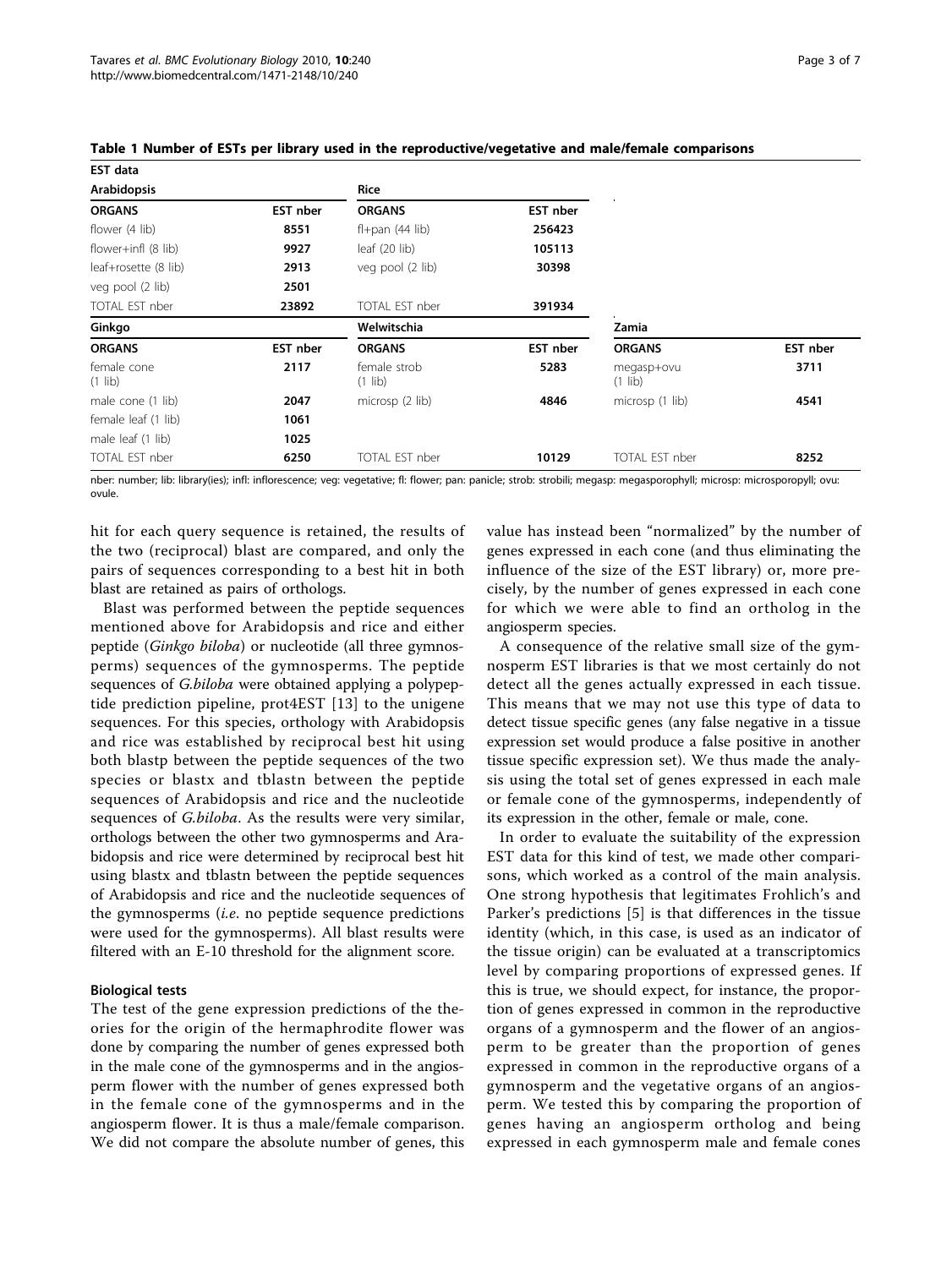and in a reproductive organ of the angiosperms with the proportion of genes having an angiosperm ortholog and being expressed in each gymnosperm male and female cones and in a vegetative organ of the angiosperms. Two kinds of pools of reproductive organs (flower and flower and inflorescences) and of vegetative organs (leaves and pools of vegetative organs) were used in the analysis. We did this for the three gymnosperms and the two angiosperms, making a total of 36 "control" comparisons.

#### Statistical analysis

The statistical evaluation of the expression ratios was made by 1) estimating the confidence interval (CI) of the proportion of the gymnosperm genes (with an angiosperm ortholog) expressed in a gymnosperm organ, from which the angiosperm orthologs are expressed in an angiosperm organ. The choice of using a CI estimation of a frequency instead of the frequency itself was made because the total n (number of orthologs found between the two species that are expressed in a gymnosperm organ) is not the same for the different proportions calculated; 2) calculating the ratio between two of these CI (for instance, between the CI of the expression in a gymnosperm male cone and an angiosperm flower versus the CI of the expression in a gymnosperm female cone and an angiosperm flower, for the main test of the analysis). This was done by dividing the lower limit of one CI (ex CI A) by the upper limit of the other (CI B) and, inversely, by dividing the upper limit of the CI A by the lower limit of CI B. We thus obtained a CI for the ratio (CI  $A/B = |minA/maxB;$ maxA/minB[) and then calculated the mean value of this CI; 3) testing the null hypothesis of this ratio being equal to 1 (the p-values were calculated). These analyses were performed with R [\[14](#page-6-0)].

# Results

Table 2 shows the number of unigenes of each gymnosperm that are expressed in each gymnosperm EST library, and the fraction of those for which an angiosperm ortholog could be found. The number of genes expressed in a gymnosperm organ (male or female) for which the angiosperm ortholog is detected in the angiosperms flower EST libraries is also shown.

#### Problem with the Zamia fisheri male bank

The number of angiosperm orthologs found among the Zamia fisheri male expressed unigenes was abnormally low, especially for Arabidopsis (10%, i.e. approximately 4 times less than the proportion found for the female expressed genes). Most of the unigenes for which no angiosperm ortholog was found either had no similarity with any GenBank sequence or corresponded to transposable elements sequences. The number of genes with an ortholog detected in the angiosperms flower libraries was, as a consequence, also very low, which probably explains the "atypical" results found for the Z. fisheri male expressed genes comparisons.

The results of the male/female comparisons and of the main control tests are shown in table [3.](#page-4-0)

# Control test

All the reproductive/vegetative comparisons showed a significant excess of genes expressed in common in the male or female cones of a gymnosperm and in the flower of an angiosperm, compared to the genes expressed in common in the male or female cones of a gymnosperm and in the vegetative organs (leaves or pools of vegetative organs) of the angiosperms. The ratios varied from 1.2 (Z. fisheri male expressed genes, but see previous section) to 4.9 (G. biloba male expressed genes) times more genes in common between the reproductive organs of the two species than between the reproductive organs of one species and the vegetative organs of the other. This excess was found for the comparisons of the three gymnosperms with the two angiosperms and using both the angiosperm flower EST libraries alone (data not shown) or a pool of angiosperm flower and inflorescence EST libraries (shown on the

#### Table 2 Number of sequences used, with expression and orthology information

|                        |      |          |                    | --              |           |                 |
|------------------------|------|----------|--------------------|-----------------|-----------|-----------------|
|                        |      |          | <b>Arabidopsis</b> |                 | Oryza     |                 |
|                        |      |          | cDNA/pep           | <b>EST</b>      | cDNA/pep  | <b>EST</b>      |
|                        |      |          | 38963              | 1526133         | 66710     | 1220876         |
| number expressed in:   | EST  | unigenes | orthologs          | orth exp flower | orthologs | orth exp flower |
| Gb male cones          | 2047 | 1481     | 892                | 326             | 884       | 645             |
| Gb female cones        | 2117 | 1330     | 718                | 245             | 707       | 515             |
| Wm male cones          | 4846 | 3325     | 2089               | 498             | 2096      | 1283            |
| Wm female cones        | 5283 | 3705     | 2847               | 640             | 2840      | 1792            |
| Zf male cones          | 4541 | 3032     | 325                | 8               | 917       | 34              |
| <b>Zf female cones</b> | 3711 | 4021     | 1525               | 377             | 1622      | 937             |

Gb: Ginkgo biloba; Wm: Welwitschia mirabilis; Zf: Zamia fisheri; pep: peptides; orth exp flower: orthologs expressed in the flower.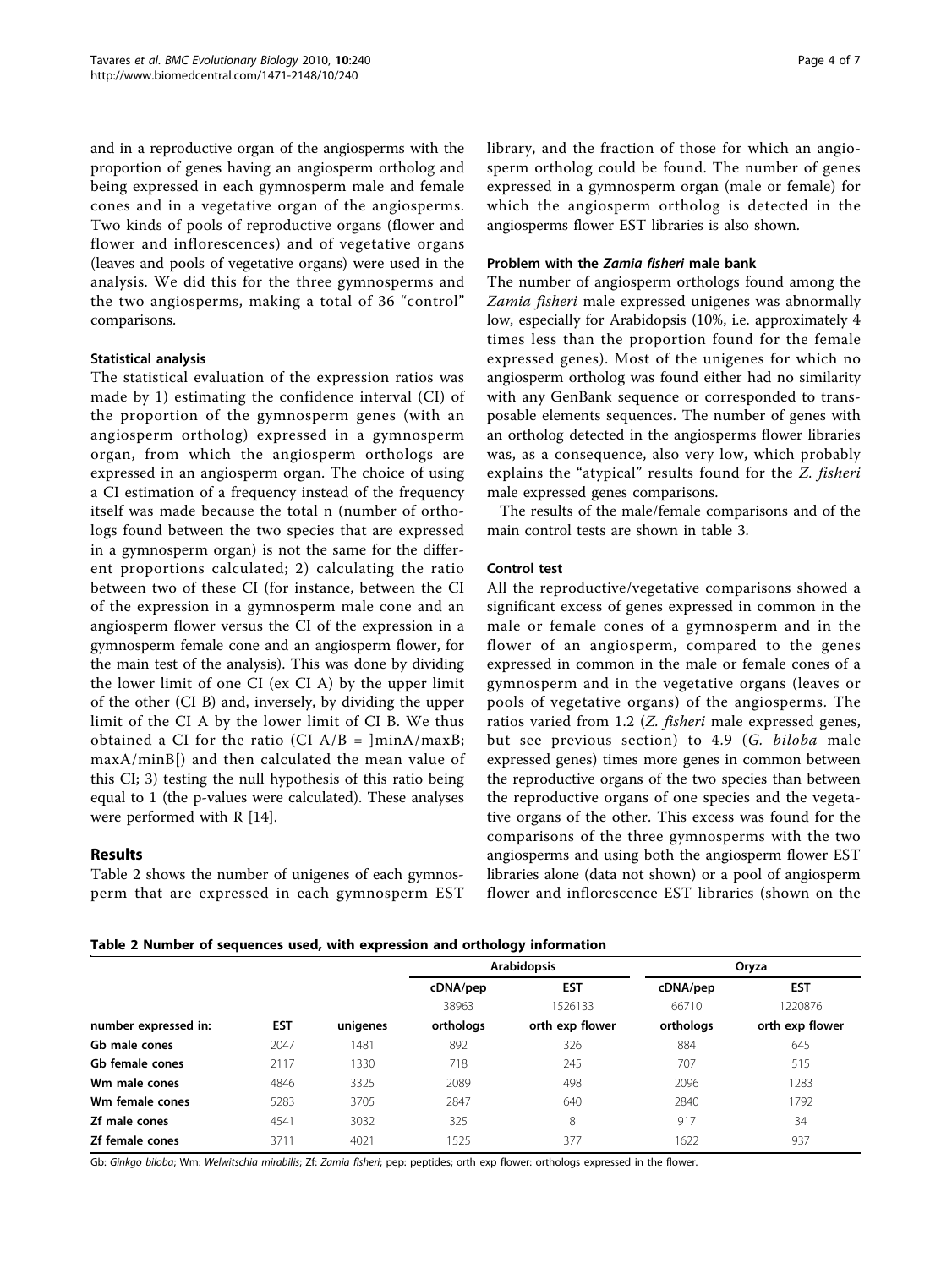|             |                 |       | <b>Arabidopsis</b> | Oryza |           |
|-------------|-----------------|-------|--------------------|-------|-----------|
|             |                 | ratio | p-value            | ratio | p-value   |
| Ginkgo      | male/female     | 1,089 | 0,292              | 1,01  | 1         |
|             | rep female/veg  | 4,87  | 7,64E-38           | 1,64  | 1,83E-26  |
|             | rep male/veg    | 4,912 | 4,51E-52           | 1,79  | 2,94E-41  |
|             | rep female/leaf | 2,58  | 4,74E-21           | 1,3   | 2,24E-10  |
|             | rep male/leaf   | 3,13  | 2,42E-36           | 1,28  | 1,11E-11  |
| Welwitschia | male/female     | 1,087 | 0,17               | 0,97  | 0,186     |
|             | rep female/veg  | 3,84  | 1,58E-70           | 2,05  | 1,03E-130 |
|             | rep male/veg    | 3,93  | 1,14E-56           | 1,89  | 3,10E-77  |
|             | rep female/leaf | 2,277 | 7,23E-37           | 1,32  | 4,86E-31  |
|             | rep male/leaf   | 2,252 | 1,23E-28           | 1,29  | 2,90E-18  |
| Zamia       | male/female     | 0,178 | 7,69E-13           | 0,07  | 3,60E-159 |
|             | rep female/veg  | 4,198 | 1,79E-45           | 1,87  | 1,31E-52  |
|             | rep male/veg    | 4,898 | 0,574              | 3,93  | 0,003     |
|             | rep female/leaf | 2,667 | 1,78E-28           | 1,3   | 2,11E-13  |
|             | rep male/leaf   | 1,187 | 0,371              | 1,29  | 1         |

<span id="page-4-0"></span>Table 3 Ratios and p-values of the male/female and reproductive/vegetative tissues comparisons

rep: reproductive; veg: vegetative organs pool; leaf: leaves.

table), and using both the angiosperm leaves EST libraries or the angiosperm vegetative organs pool EST libraries. All the p-values are highly significant (from E-10 to E-130), except the ones of the Zamia fisheri male comparisons (but see previous section).

# Test of the theories of the origin of the flower

None of the gymnosperm male/female comparisons showed the excess of gymnosperm male cone genes expressed in the angiosperm flower predicted by the Mostly Male Theory for the origin of the flower. Except for the Zamia fisheri comparisons, where a significant excess of female cone expressed genes was detected among the genes expressed in the Arabidopsis or rice flower (but see first section of the Results), all the male/ female ratios were not significantly different from 1 (ratios from 0.97 to 1.09; p-values  $> 0.15$ ). The results were very similar, for each gymnosperm, when using Arabidopsis or rice as the angiosperm species.

# **Discussion**

Our results indicate equivalent proportions of gymnosperm male and female organs genes expressed in the angiosperm hermaphrodite flower. This 1:1 ratio is not in agreement with the Mostly Male Theory prediction of an excess of male gymnosperm genes expressed in the flower of the angiosperms. We can think of different explanations for this non-detection of differences between male and female genes.

A first explanation would be that the OOM/OOF theories are correct. This would be in agreement with the expression studies by Vásquez-Lobo and collaborators [[15](#page-6-0)] on gymnosperm LEAFY-like genes that aimed to further test an important observation for the MM theory: of the two LEAFY-like genes in gymnosperms, only one paralog was kept in angiosperms, and this paralog seemed to have a male-specific expression pattern [[1\]](#page-5-0). These analysis do not find male vs. female-specific expression for the two LEAFY-paralogs in several gymnosperm species, and thus do not support distinctive functions of the two LEAFY-like genes in specifying male and female reproductive organs, which is compatible with the OOM/OOF theories but not with the MM one. However, it should be emphasized that while the MM theory predicts a significant difference between the proportions of the two types of expressed genes (which we were able to test and not able to find) the corresponding predictions of the OOM and OOF theories, i.e. a "significant equivalence" of the proportions of expressed genes, may not be strictly tested. In other words, our work does not falsify the OOM/OOF theories, but it is not able to verify them.

The absence of differences may also mean that expression divergence between gymnosperms and angiosperms is too great to allow these kind of comparisons. Whole genome duplications in the angiosperm lineage, in particular, could contribute to this expression divergence because of neo or subfunctionalisation of gene duplicates orthologous to male or female gymnosperm single genes. Nonetheless, our control experiment revealed that the proportion of orthologous genes expressed in the reproductive organs (both male and female) of the gymnosperms and in the angiosperms flower is significantly higher than the proportion of orthologous genes expressed in the reproductive organs of the gymnosperms and in the angiosperms vegetative tissues. This was found for all the species and libraries tested, and is not what we expect only by chance. The results of the control experiment thus seem to indicate that lack of signal in the data is not the right explanation for the 1:1 ratio.

One last possible explanation would be that female and male ancestral characteristics of the angiosperm flower may not be measured by the number of genes expressed in common with female and male tissues of the ancestor, but that differences between sexes are due to only a few genes or are quantitative, i.e. due to the level of expression of the (eventually the same) genes. The fact that this might be a real obstacle to the analysis is suggested by the relatively widespread capacity of stamen tissues to undergo feminization. The ectopic production of ovules, stigmatic tissues or valve-type tissues by stamens, or even their complete transformation into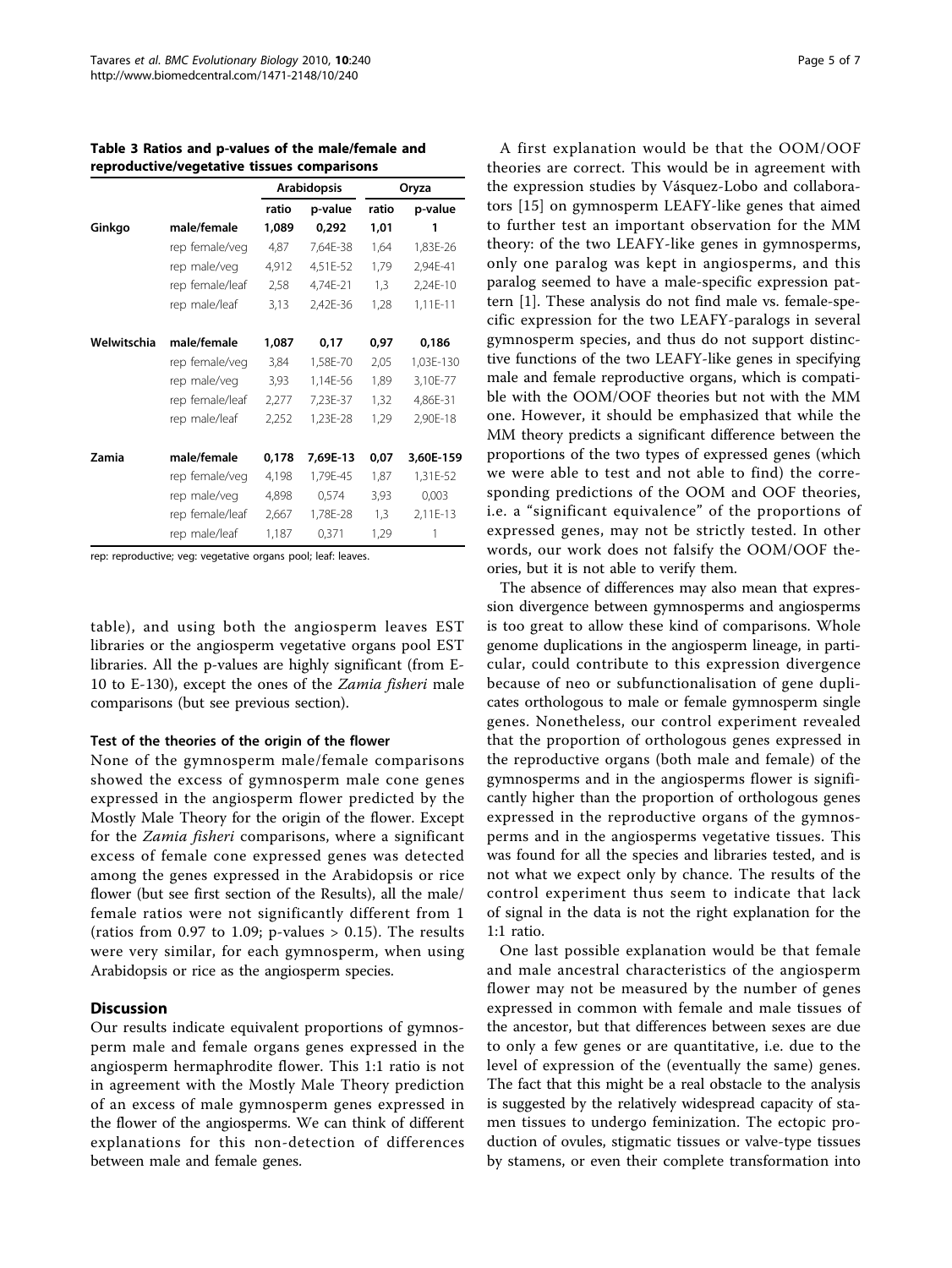<span id="page-5-0"></span>carpels (called pistillody) as is the case in some papaya genotypes [[16\]](#page-6-0), indicate that somatic tissues of the stamen can switch developmental programs locally and relatively late in development [[17-19](#page-6-0)]. The genetic control of the process is not well understood, but work in wheat has showed that pistillody is caused in this species by alterations to the class-B MADS-box gene expression pattern in given lines following cytoplasmic substitution through recurrent backcrossing [\[20\]](#page-6-0). The fact that in the early diversification of the angiosperms stamen evolution has been viewed as more labile or changing more rapidly [\[21](#page-6-0)], further indicates that malefemale structures may share a large set of common gene networks. An alternative explanation for the male/ female shared expression patterns would concern genes expressed in the ovules. The prediction of the MM theory specifically excludes ovule-expressed gymnosperm (female) genes. It could be that enough ovule expressed genes have been retained (or redeployed) in the angiosperm flower to mask any differences among genes not derived from ovules.

Distinction between these alternative explanations would need quantitative expression data. The available EST data, comprising normalized libraries and libraries of relatively small size, do not allow us to make quantitative comparisons. Microarrays could provide such information - unfortunately such data are not available for gymnosperm reproductive structures.

Another interesting analysis would be to concentrate on the typical angiosperm flower feature, the organ for which the different theories propose a different origin the carpel. For the MM theory, the carpel tissue has a male origin (except for the ovules), while the OOM and OOF theories propose an ancestral female identity for all the female tissues in the hermaphrodite angiosperm flower. We have used affymetrix microarray data from Arabidopsis [http://affymetrix.arabidopsis.info/,](http://affymetrix.arabidopsis.info/) including expression data from the carpel, and performed the same kind of comparisons between male and female (the main test) and reproductive and vegetative (the control experiment) gymnosperm genes (EST were used for the expression data of gymnosperms) expressed in the angiosperm flower. No coherent ratios of reproductive expression over vegetative expression were obtained in the control experiment, i.e. no excess of gymnosperm reproductive tissues genes over vegetative tissues genes was found to be expressed in the angiosperm flower. This means that we cannot trust the male/female expression ratios observed. Mixing EST and microarray expression data, with different thresholds of detection, is probably preventing the detection of any eventual significant signal.

#### Conclusions

In conclusion, we have tested the MM theory prediction of gene expression comparison between gymnosperms and angiosperms reproductive structures using all the adequate data available up to now. Our results do not support the MM theory prediction, but further analysis, using quantitative and more detailed expression data (namely ovule and carpel angiosperm expressed genes and eventually male and female specific gymnosperm expressed genes) are needed to determine if the MM theory is, or is not, the correct explanation for the origin of the hermaphrodite flower.

#### Acknowledgements

We thank Gabriel Marais for stimulating discussions and very useful suggestions in the design of the project and interpretation of data, Jean Lobry and Sylvain Mousset for help with statistical analysis and Sylvain Mousset also for help with R software. We also want to thank Michael Frohlich for having proposed a testable evolutionary theory and an anonymous reviewer for his constructive comments and corrections. This project was supported by the Agence Nationale de la Recherche (grant number ANR-08-JCJC-0109).

#### Author details

<sup>1</sup>Université de Lyon, F-69622, Lyon, France; Université de Lyon 1, Villeurbanne; CNRS, UMR5558, Laboratoire Biométrie et Biologie Évolutive, Villeurbanne, France. <sup>2</sup>Université de Lyon, F-69622, Lyon, France; École Normale Supérieure de Lyon, Lyon; Laboratoire de Reproduction et Développement des Plantes, Lyon, France.

#### Authors' contributions

RT and MC analysed and interpreted the data. RT conceived and designed the project, wrote the manuscript and supervised the work. IN and DM helped in the conception of the study, the interpretation of data and the revision of the manuscript. All the authors have given final approval of the version to be published.

#### Received: 15 December 2009 Accepted: 3 August 2010 Published: 3 August 2010

#### References

- 1. Frohlich MW, Chase MW: [After a dozen years of progress the origin of](http://www.ncbi.nlm.nih.gov/pubmed/18097399?dopt=Abstract) [angiosperms is still a great mystery.](http://www.ncbi.nlm.nih.gov/pubmed/18097399?dopt=Abstract) Nature 2007, 450(7173):1184-9.
- 2. Soltis DE, Bell CD, Kim S, Soltis PS: [Origin and early evolution of](http://www.ncbi.nlm.nih.gov/pubmed/18559813?dopt=Abstract) [angiosperms.](http://www.ncbi.nlm.nih.gov/pubmed/18559813?dopt=Abstract) Ann N Y Acad Sci 2008, 1133:3-25.
- 3. Pennisi E: [On the Origin of Flowering Plants.](http://www.ncbi.nlm.nih.gov/pubmed/19342565?dopt=Abstract) Science 2009, 324(5923):28-31.
- 4. Theißen G, Becker A: Gymnosperm Orthologues of Class B Floral Homeotic Genes and Their Impact on Understanding Flower Origin. Critical Reviews in Plant Sciences 2004, 23(2):129-148.
- 5. Frohlich MW, Parker DS: The Mostly Male theory of flower evolutionary origins: from genes to fossils. Systematic Botany 2000, 25(2):155-170.
- 6. Theissen G, Becker A, Kirchner C, Munster T, Winter K-U, Saedler H: How land plants learned their floral ABCs: the role of MADS-box genes in the evolutionary origin of flowers. In Developmental Genetics and Plant Evolution Taylor & Francis, LondonCronk QCB, Bateman RM, Hawkins JA 2002, 173-205.
- 7. Frohlich MW: [An evolutionary scenario for the origin of flowers.](http://www.ncbi.nlm.nih.gov/pubmed/12838347?dopt=Abstract) Nat Rev Genet 2003, 4(7):559-66.
- 8. Albert VA, Soltis DE, Carlson JE, Farmerie WG, Wall PK, Ilut DC, Solow TM, Mueller LA, Landherr LL, Hu Y, Buzgo M, Kim S, Yoo MJ, Frohlich MW, Perl-Treves R, Schlarbaum SE, Bliss BJ, Zhang X, Tanksley SD, Oppenheimer DG, Soltis PS, Ma H, DePamphilis CW, Leebens-Mack JH: [Floral gene resources](http://www.ncbi.nlm.nih.gov/pubmed/15799777?dopt=Abstract)